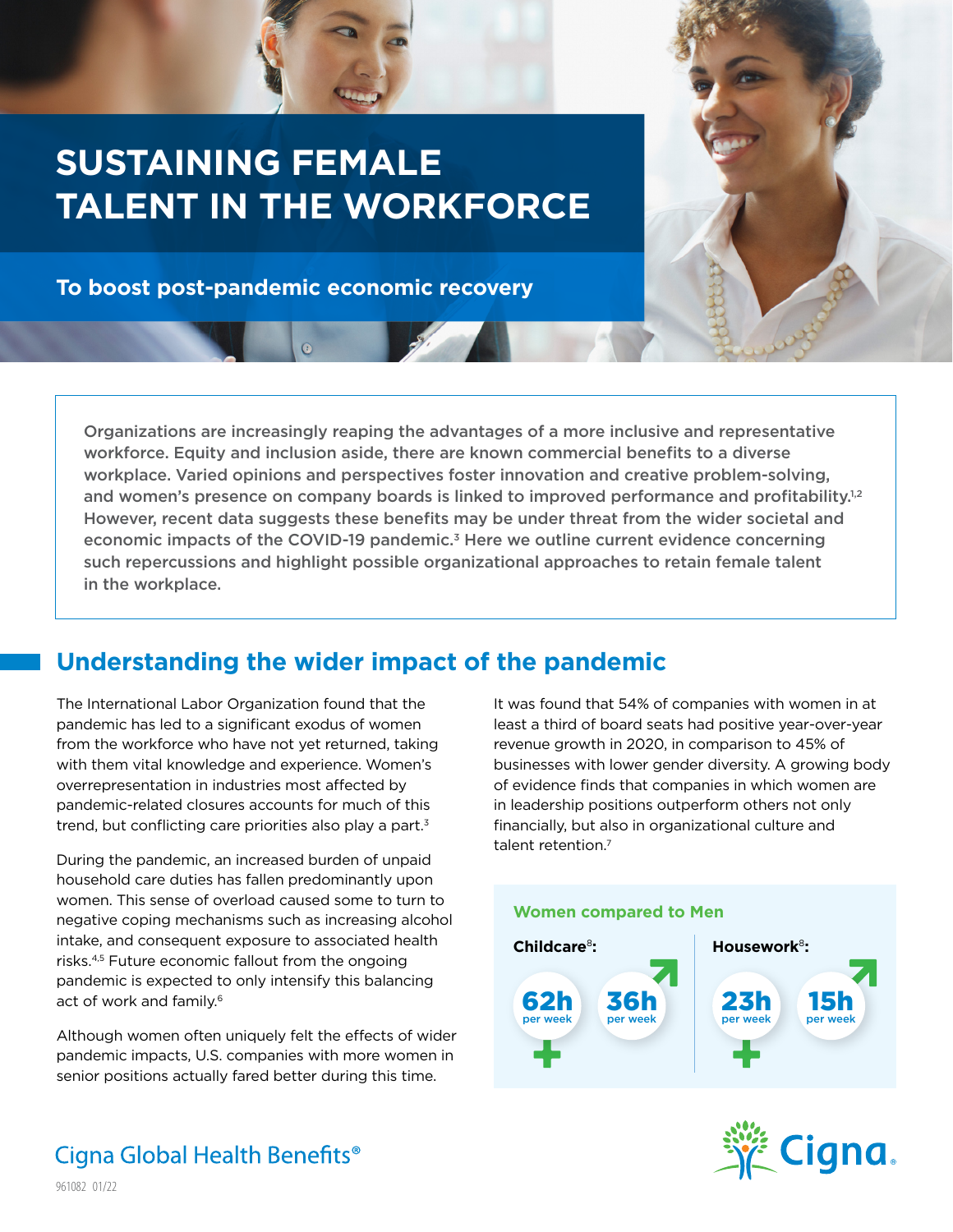#### **What employers can do to support the female workforce**

To help retain female talent and maintain diversity, organizations may need to be increasingly savvy regarding employee needs and wants. The pandemic has led many workers to reassess their priorities and expectations, and Cigna research found that women globally place greater value on employer-related benefits, ranking all categories higher than their male colleagues.9 Awareness of how to best meet women's expectations and needs, and the implementation of relevant initiatives, can help organizations attract and retain female talent to the benefit of the entire organization.



#### Prioritize mental health

Rates of depression and anxiety have increased recently, particularly in women and adults under age 35.10 Some 72% of Cigna customers surveyed rated mental health as an important influence on personal health and well-being.<sup>11</sup> Therefore acknowledging the emotional toll of the pandemic and prioritizing mental well-being should be core elements of employee wellness strategies. Easy to access and convenient online solutions, such as counselling and resiliencebuilding programs, could also help mitigate the ongoing adverse effects of the pandemic.

# Advocate flexible working

Cigna data found that slightly more women preferred to work from home full-time or half the time: 57% compared to 54% of men.9 Employers could emphasize any flexible working polices to attract diverse talent and support retention, to avoid turnover-related expenses and avoid knowledge loss.

### Encourage Endorsement from broader leadership

Leadership can play a key part in progressing business priorities. Voicing the benefits of women in the workforce may have traditionally been championed by female leaders, and viewed as a gender-specific issue. Yet one experiment analyzing leadership communication found that leaders, regardless of gender, who highlighted the need for collective action to promote equality were rated higher in influence and legitimacy by both sexes.<sup>12</sup>



The future of work would be one where employee wellness becomes a priority. One positive impact of the global pandemic is that it has allowed mental health and well-being to rise mental health and well-being to<br>up the corporate agenda. **"**

> Michelle Leung, HR Officer for International Markets at Cigna

### Communicate benefits

Employees must be aware of supportive programs offered in order to benefit from them. Employers can increase awareness of government and organizational policies and solutions that can assist workers, and highlight how they can fit into their busy lives.

## Promote virtual offerings

Virtual solution usage greatly increased during the pandemic and 69% of Cigna customers surveyed prefer the convenience of virtual consultations for mental health support.<sup>11</sup> These options can be particularly useful to employees managing the competing priorities that come with balancing work and family.

## Evaluate employee progression

Fair pay across genders is often emphasized, but remuneration shouldn't be the sole focus of progression and reward. Analyzing women's progress and identifying stages at which they tend to leave could highlight areas to improve retention, and reduce turnover-associated costs.